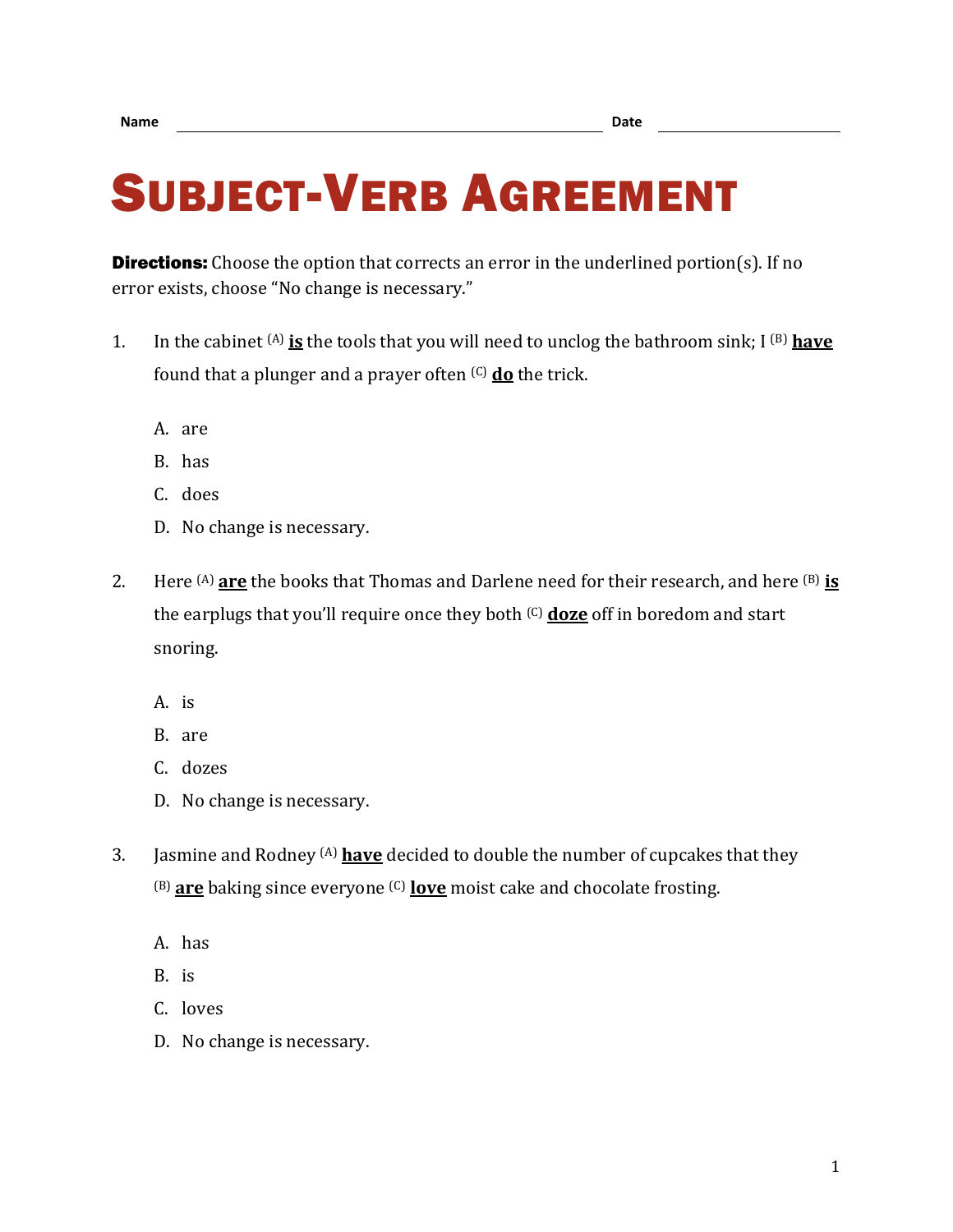- 4. Not only those students but also their professor (A) **look** forward to the final exam; everyone (B) **has** exciting vacation plans that (C) **start** next Monday.
	- A. looks
	- B. have
	- C. starts
	- D. No change is necessary.
- 5. At the pet store, each iguana, mouse, and gerbil (A) **try** to climb the walls of its glass cage while humans (B) **hover** outside like giant predators who (C) **are** ready to strike.
	- A. tries
	- B. hovers
	- C. is
	- D. No change is necessary.
- 6. Tyrone, as well as his cousins, (A) **hope** that Grandma (B) **brings** her famous brownies and peach pie that (C) **drip** with generous scoops of vanilla ice cream.
	- A. hopes
	- B. bring
	- C. drips
	- D. No change is necessary.
- 7. Either the dogs or the cat (A) **sleep** on the bed while everyone (B) **is** out; Lorraine always <sup>(C)</sup> finds an indentation in the center of her comforter.
	- A. sleeps
	- B. are
	- C. find
	- D. No change is necessary.